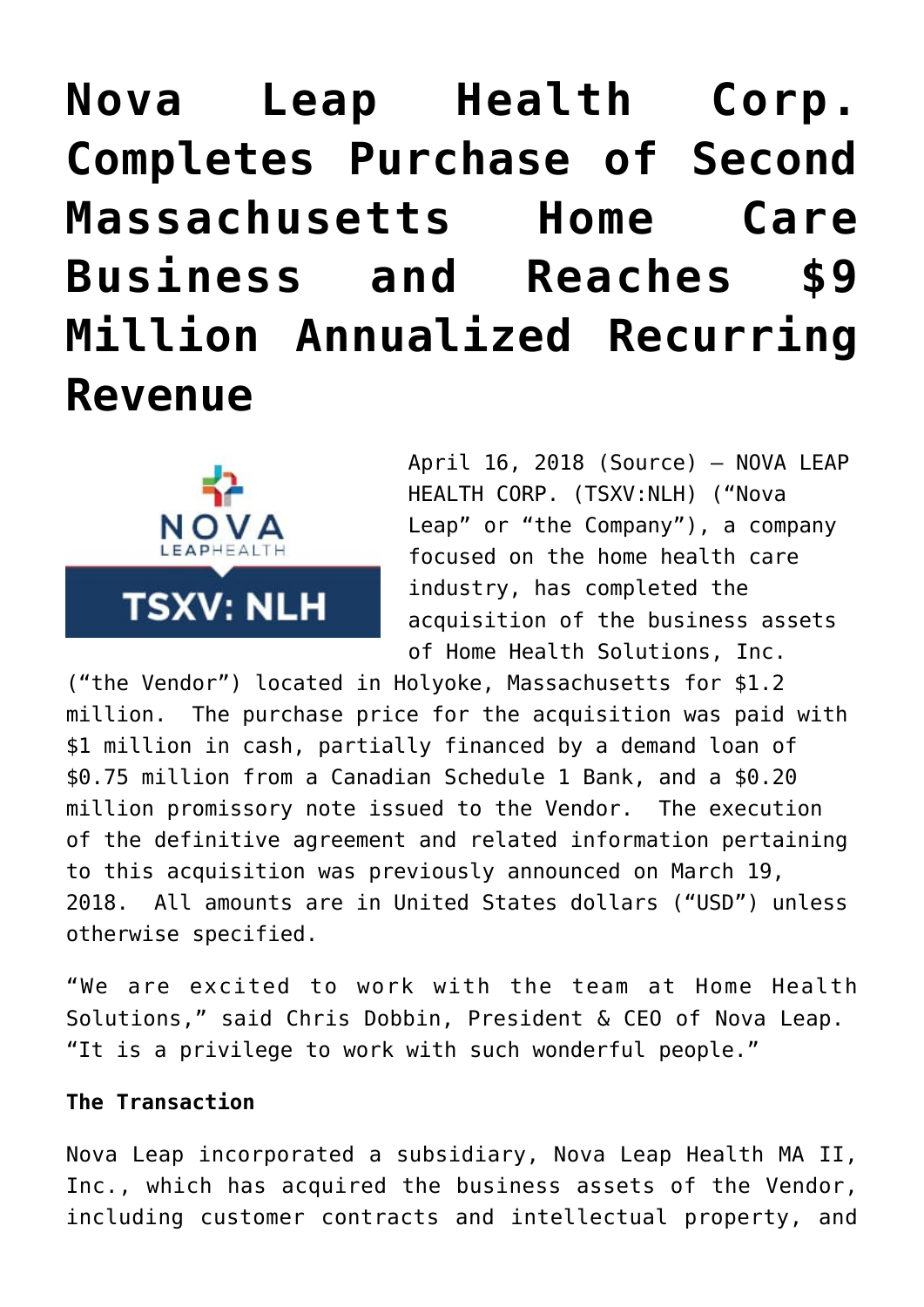will continue to operate under the name Home Health Solutions. The acquisition represents Nova Leap's fifth investment in New England and second in Massachusetts. Nova Leap now has approximately 330 employees in Vermont, New Hampshire, Rhode Island and Massachusetts.

# **Nova Leap Reaches \$9 million Annualized Recurring Revenue**

The acquisition of the Vendor is expected to be immediately accretive and, when combined with existing Nova Leap subsidiaries, is expected to result in 350,000 annualized recurring client service hours. Nova Leap's annualized recurring revenue run rate is approximately \$9 million following the acquisition of the Vendor. Nova Leap's recurring client service hours are paid primarily by clients, the Department of Veteran Affairs or through long term care insurance plans.

*This press release does not constitute an offer to sell or solicitation of an offer to sell any of the securities in the United States. The securities have not been and will not be registered under the United States Securities Act of 1933, as amended (the "U.S. Securities Act"), or any state securities laws and may not be offered or sold within the United States or to U.S. Persons unless registered under the U.S. Securities Act and applicable state securities laws or an exemption from such registration is available.*

# **About Nova Leap**

The Home Care Providers industry is becoming one of the fastest growing healthcare industries in Canada and the United States. Home care saves patients billions of dollars every year by treating them in their own homes instead of in hospitals. An aging population, the prevalence of chronic disease, growing physician acceptance of home care, medical advancements and a movement toward cost-efficient treatment options from public and private payers have all fostered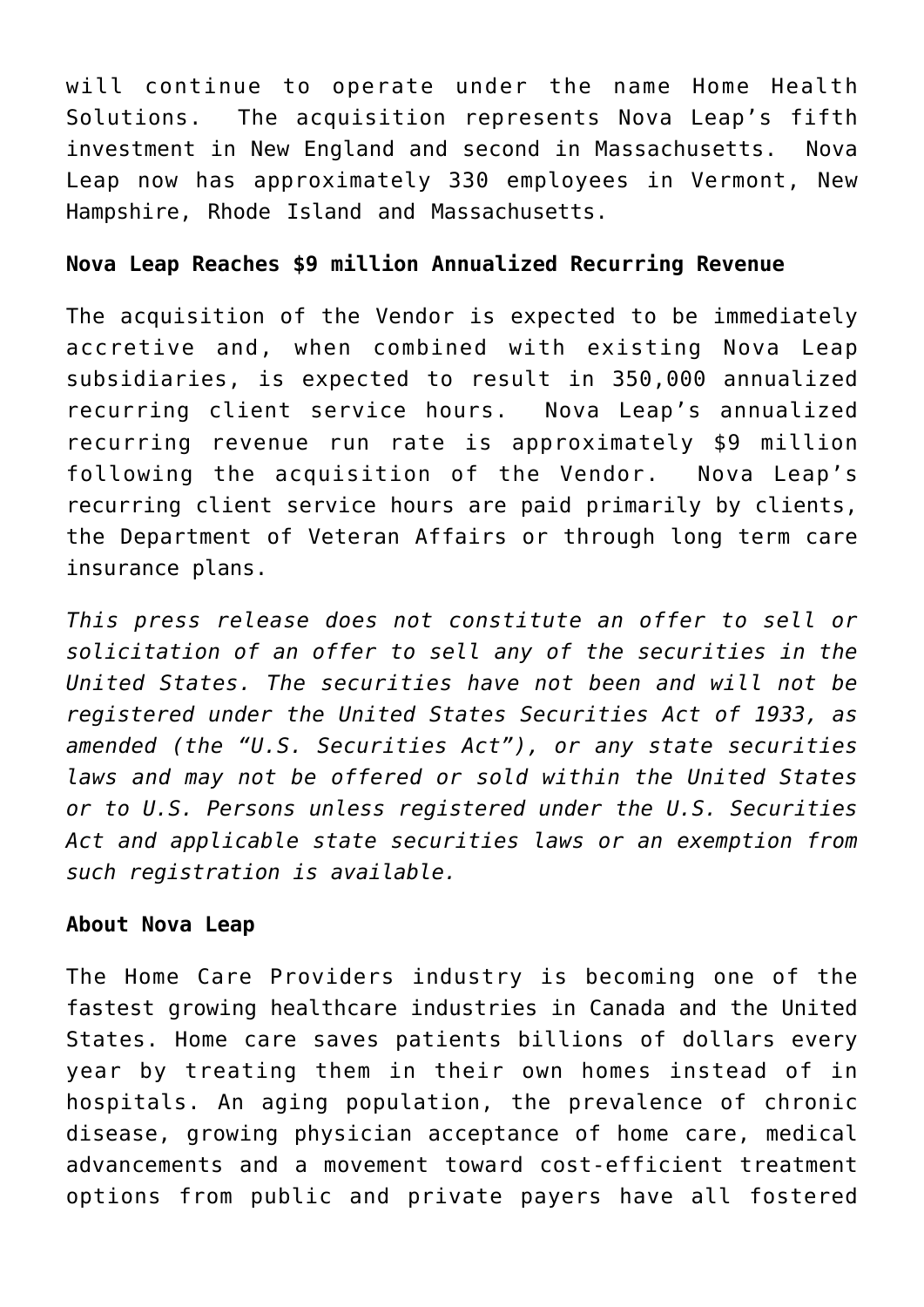industry growth. Nova Leap is focused on a highly fragmented market of small privately-held companies providing patients one on one care in their homes. Nova Leap's post-acquisition organic growth strategy is to increase annual revenue per location through a combination of increased employee investment, including training, focused sales and marketing efforts, billing rate increases, expansion of geographical coverage, and improved referral sources.

#### *FORWARD LOOKING INFORMATION:*

*Certain information in this press release may contain forwardlooking statements, such as statements regarding the completion of the second tranche of the brokered private placement, the anticipated use of the proceeds from the first tranche of the Private Placements and the second tranche of the brokered private placement, and the increase in the Company's recurring client service hours and annualized recurring revenue. This information is based on current expectations and assumptions, including assumptions concerning economic and market conditions, the Company's ability to integrate its acquired businesses and maintain previously achieved service hour and revenue levels, that are subject to significant risks and uncertainties that are difficult to predict. Actual results might differ materially from results suggested in any forward-looking statements. Risks that could cause results to differ from those stated in the forwardlooking statements in this release include regulatory changes affecting the home care industry, unexpected increases in operating costs and competition from other service providers. All forward-looking statements, including any financial outlook or future-oriented financial information, contained in this press release are made as of the date of this release and included for the purpose of providing information about management's current expectations and plans relating to the future. The Company assumes no obligation to update the forward-looking statements, or to update the reasons why*